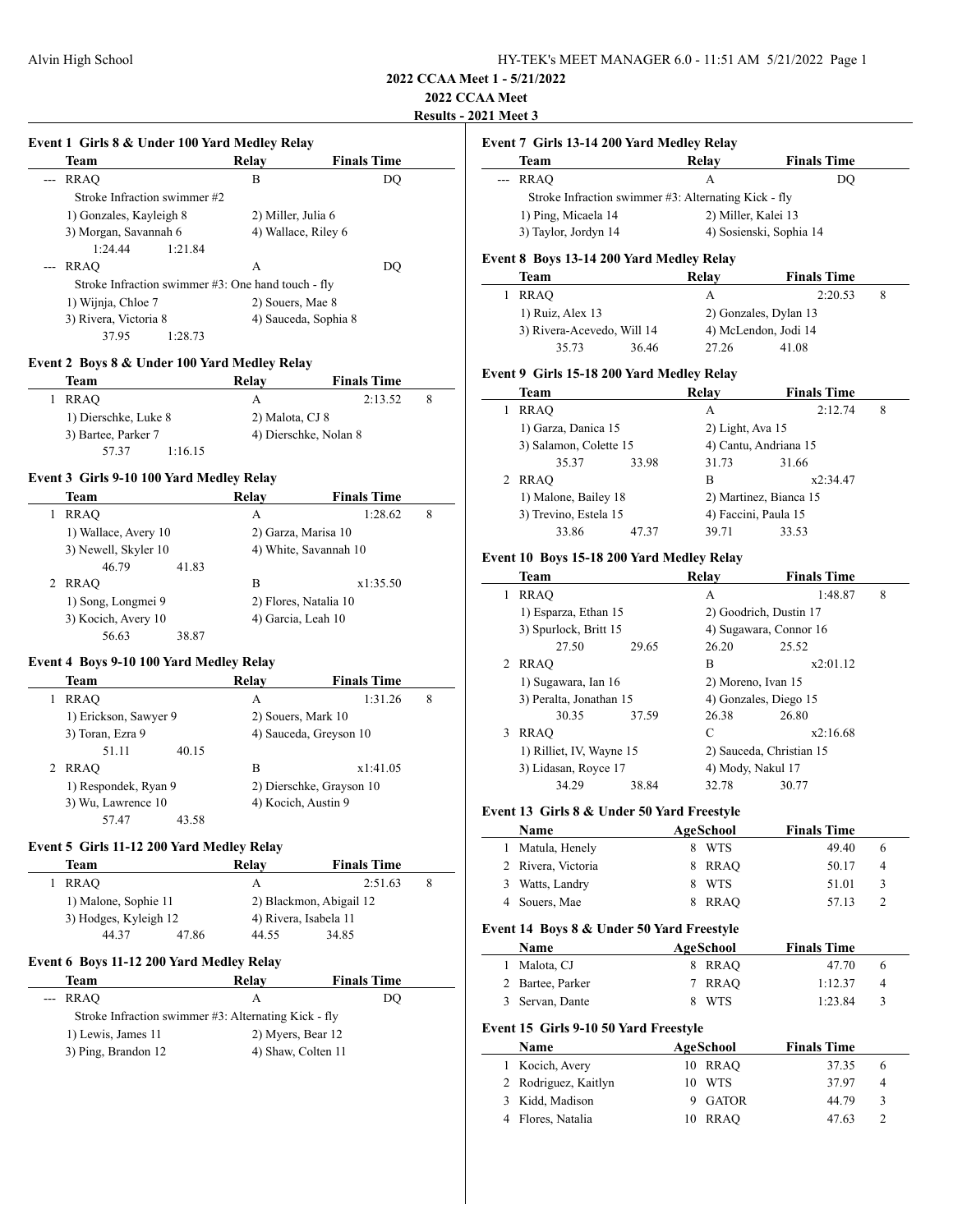# **2022 CCAA Meet**

 $\overline{a}$ 

 $\overline{\phantom{a}}$ 

# **Results - 2021 Meet 3**

|              |                                         |         |    |             |                    | <u>Kesults</u> |
|--------------|-----------------------------------------|---------|----|-------------|--------------------|----------------|
|              | (Event 15 Girls 9-10 50 Yard Freestyle) |         |    |             | <b>Finals Time</b> |                |
|              | Name                                    |         |    | AgeSchool   |                    |                |
|              | 5 Garcia, Leah                          |         |    | 10 RRAQ     | x57.43             |                |
|              | 6 Song, Longmei                         |         | 9  | <b>RRAO</b> | x59.00             |                |
|              | Event 16 Boys 9-10 50 Yard Freestyle    |         |    |             |                    |                |
|              | <b>Name</b>                             |         |    | AgeSchool   | <b>Finals Time</b> |                |
| 1            | Kocich, Austin                          |         |    | 9 RRAO      | 42.71              | 6              |
| 2            | Thacker, Zeb                            |         | 9  | <b>RRAQ</b> | 44.63              | $\overline{4}$ |
| $\mathbf{3}$ | Salamon, Kieran                         |         |    | 10 RRAQ     | x45.60             |                |
|              | 4 Souers, Mark                          |         |    | 10 RRAQ     | x45.83             |                |
| 5            | Wehland, Dmitry                         |         |    | 9 RRAQ      | x46.94             |                |
|              | 6 Grimes, Waylon                        |         |    | 10 GATOR    | 46.99              | 3              |
|              | 7 Wu, Matthew                           |         |    | 10 RRAO     | x47.62             |                |
| 8            | Dierschke, Grayson                      |         |    | 10 RRAQ     | x48.67             |                |
|              | 9 McLendon, Jade                        |         |    | 10 RRAQ     | x49.80             |                |
|              | 10 Respondek, Ryan                      |         |    | 9 RRAQ      | x55.68             |                |
| 11           | Erickson, Sawyer                        |         |    | 9 RRAQ      | x57.22             |                |
|              | 12 Nguyen, Evan                         |         |    | 10 RRAQ     | x1:01.93           |                |
|              | 13 Wolfe, Corey                         |         |    | 9 GATOR     | 1:02.04            | 2              |
|              | 14 Klawer, Kade                         |         |    | 10 RRAO     | x1:03.22           |                |
|              | 15 Rodriguez, Colton                    |         |    | 9 WTS       | 1:05.31            | 1              |
|              | 16 Nguyen, Simon                        |         |    | 10 RRAQ     | x1:08.07           |                |
| 17           | Mondragon, Miguel                       |         |    | 10 WTS      | 1:14.35            |                |
|              | Event 17 Girls 11-12 100 Yard Freestyle |         |    |             |                    |                |
|              | Name                                    |         |    | AgeSchool   | <b>Finals Time</b> |                |
| $\mathbf{1}$ | Blackmon, Abigail                       |         |    | 12 RRAQ     | 1:21.06            | 6              |
|              | 39.32                                   | 41.74   |    |             |                    |                |
| 2            | Rodriguez, Melanie                      |         |    | 12 WTS      | 1:33.69            | 4              |
|              | 43.67                                   | 50.02   |    |             |                    |                |
| 3            | Garcia, Mariana                         |         | 12 | <b>RRAO</b> | 1:40.44            | 3              |
|              | 46.49                                   | 53.95   |    |             |                    |                |
| 4            | Pagan, Deborah                          |         | 11 | <b>RRAQ</b> | x1:52.90           |                |
|              | 47.36                                   | 1:05.54 |    |             |                    |                |
|              |                                         |         |    |             |                    |                |
|              | Event 18 Boys 11-12 100 Yard Freestyle  |         |    |             |                    |                |
|              | Name                                    |         |    | AgeSchool   | <b>Finals Time</b> |                |
| 1            | Myers, Bear                             |         |    | 12 RRAQ     | 1:29.52            | 6              |
|              | 40.97                                   | 48.55   |    |             |                    |                |
| 2            | Garza, Andy                             |         | 11 | <b>RRAQ</b> | 1:49.55            | 4              |
|              | 49.65                                   | 59.90   |    |             |                    |                |
| 3            | Hoang, Alvin<br>50.83                   | 1:01.61 | 11 | <b>RRAQ</b> | x1:52.44           |                |
| 4            |                                         |         | 11 |             |                    |                |
|              | Shaw, Colten                            |         |    | <b>RRAQ</b> | x1:53.22           |                |
|              | 52.51                                   | 1:00.71 |    |             |                    |                |

| 4 White, Emmah |       | 13 RRAO  | x1:23.87 |   |
|----------------|-------|----------|----------|---|
| 40.58          | 43.29 |          |          |   |
| 5 Ramsey, Zoie |       | 13 GATOR | 1:40.94  | 3 |
| 44.24          | 56.70 |          |          |   |
|                |       |          |          |   |

# **Event 20 Boys 13-14 100 Yard Freestyle**

| <b>Name</b>       |       | AgeSchool | <b>Finals Time</b> |          |
|-------------------|-------|-----------|--------------------|----------|
| 1 Gonzales, Dylan |       | 13 RRAO   | 1:08.55            | $\theta$ |
| 32.28             | 36.27 |           |                    |          |
| 2 McLendon, Jodi  |       | 14 RRAO   | 1:25.98            | 4        |
| 40.34             | 45.64 |           |                    |          |

### **Event 21 Girls 15-18 100 Yard Freestyle**

|    | <b>Name</b>      |       |    | AgeSchool   | <b>Finals Time</b> |                |
|----|------------------|-------|----|-------------|--------------------|----------------|
|    | Malone, Bailey   |       | 18 | <b>RRAO</b> | 1:03.96            | 6              |
|    | 30.20            | 33.76 |    |             |                    |                |
| 2  | Salamon, Colette |       | 15 | <b>RRAO</b> | 1:05.95            | $\overline{4}$ |
|    | 32.00            | 33.95 |    |             |                    |                |
| 3. | Nemeth, Laurelie |       | 16 | GATOR       | 1:09.51            | 3              |
|    | 31.50            | 38.01 |    |             |                    |                |
| 4  | Cantu, Andriana  |       | 15 | <b>RRAO</b> | x1:09.72           |                |
|    | 33.23            | 36.49 |    |             |                    |                |
| 5. | Adams, Alana     |       | 15 | RRAO        | x1:16.12           |                |
|    | 36.91            | 39.21 |    |             |                    |                |

### **Event 22 Boys 15-18 100 Yard Freestyle**

|    | Name               |       | AgeSchool         | <b>Finals Time</b> |   |
|----|--------------------|-------|-------------------|--------------------|---|
|    | Peralta, Jonathan  |       | <b>RRAO</b><br>15 | 52.60              | 6 |
|    | 25.20              | 27.40 |                   |                    |   |
| 2  | Gonzales, Diego    |       | RRAO<br>15        | 59.13              | 4 |
|    | 27.93              | 31.20 |                   |                    |   |
| 3  | Moreno, Ivan       |       | <b>RRAO</b><br>15 | x1:01.75           |   |
|    | 29.50              | 32.25 |                   |                    |   |
| 4  | Sauceda, Christian |       | <b>RRAO</b><br>15 | x1:05.49           |   |
|    | 31.59              | 33.90 |                   |                    |   |
| 5. | Lidasan, Royce     |       | <b>RRAO</b><br>17 | x1:06.97           |   |
|    | 32.00              | 34.97 |                   |                    |   |

# **Event 25 Girls 6 & Under 25 Yard Backstroke**

| <b>Name</b>        | AgeSchool | <b>Finals Time</b> |   |
|--------------------|-----------|--------------------|---|
| Miller, Julia<br>L | 6 RRAO    | 34.60              | 6 |
| 2 Wallace, Riley   | 6 RRAO    | 37.98              | 4 |
| 3 Morgan, Savannah | 6 RRAO    | x39.55             |   |
| 4 Cole, Ryann      | 6 GATOR   | 42.01              | 3 |
| 5 Wisdom, Julia    | 6 GATOR   | 45.68              |   |
|                    |           |                    |   |

# **Event 26 Boys 6 & Under 25 Yard Backstroke**

| Name                   | AgeSchool | <b>Finals Time</b> |
|------------------------|-----------|--------------------|
| 1 Malota, Mase         | 6 RRAO    | 41.40<br>$\theta$  |
| --- Cole, Wyatt        | 6 GATOR   | DO                 |
| Did not finish on back |           |                    |

# **Event 27 Girls 7-8 25 Yard Backstroke**

| <b>Name</b> |                      |   | AgeSchool    | <b>Finals Time</b> |        |                |
|-------------|----------------------|---|--------------|--------------------|--------|----------------|
|             | 1 Tremont, Emmy      | 8 | <b>GATOR</b> |                    | 25.07  | 6              |
|             | 2 Wijnja, Chloe      |   | RRAO         |                    | 25.45  | $\overline{4}$ |
|             | 3 Matula, Henely     | 8 | <b>WTS</b>   |                    | 25.70  | 3              |
|             | 4 Gonzales, Kayleigh | 8 | <b>RRAO</b>  |                    | 28.06  | 2              |
|             | 5 Sauceda, Sophia    |   | <b>RRAO</b>  |                    | x33.30 |                |

# **Event 19 Girls 13-14 100 Yard Freestyle**

49.93 1:03.87

29.07 31.32

| <b>Name</b> |                  |       | AgeSchool | <b>Finals Time</b> |   |  |  |
|-------------|------------------|-------|-----------|--------------------|---|--|--|
|             | 1 Ping, Micaela  |       | 14 RRAO   | 1:09.92            | 6 |  |  |
|             | 2 Miller, Kalei  |       | 13 RRAO   | 1:16.20            | 4 |  |  |
|             | 37.16            | 39.04 |           |                    |   |  |  |
|             | 3 Taylor, Jordyn |       | 14 RRAO   | x1:16.54           |   |  |  |
|             | 36.26            | 40.28 |           |                    |   |  |  |

5 Hussain, Zayan 12 RRAQ x1:53.80

--- Chapa, Achilles 12 RRAQ X1:00.39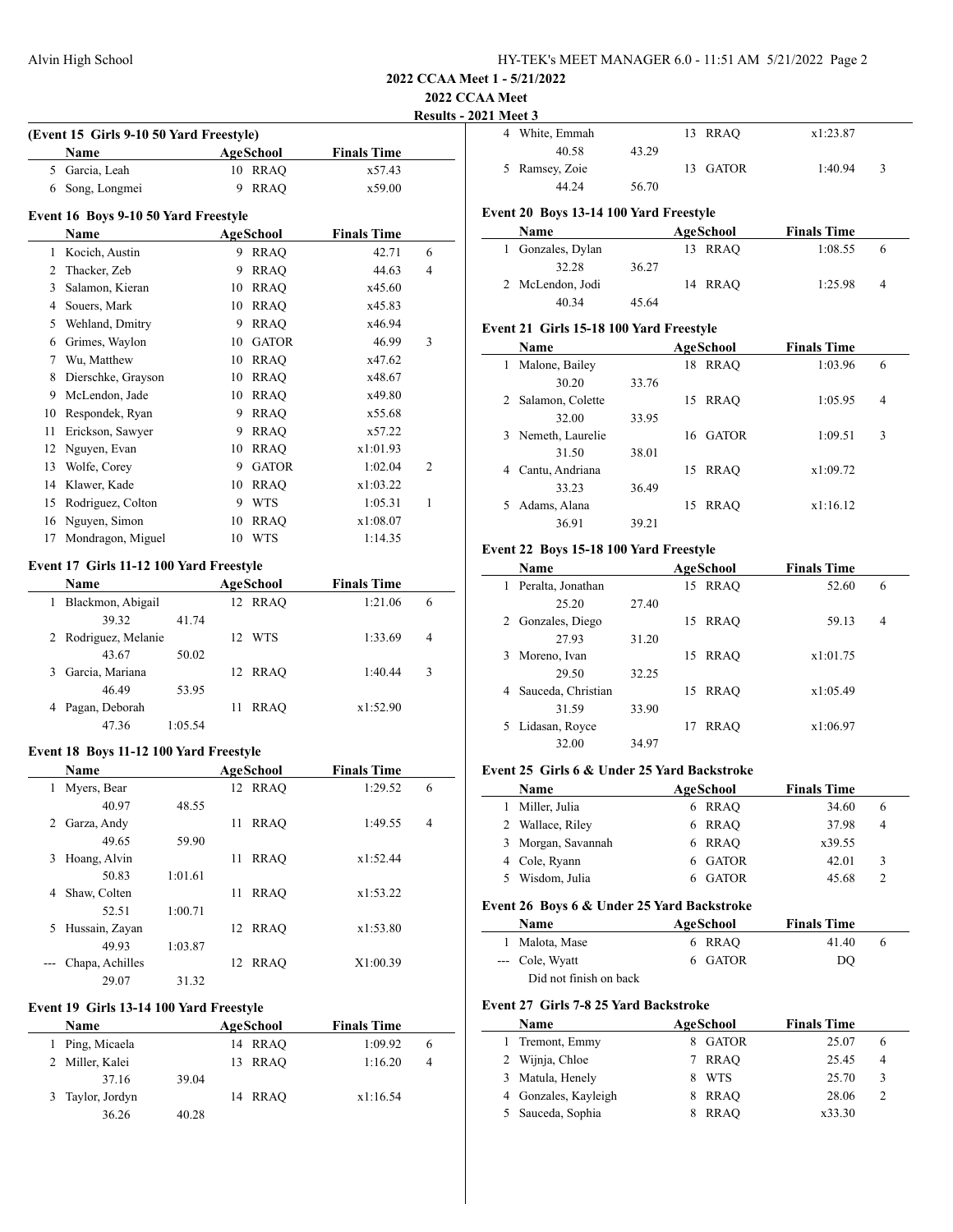**2022 CCAA Meet**

 $\overline{a}$ 

 $\frac{1}{2}$ 

**Results - 2021 Meet 3**

# **(Event 27 Girls 7-8 25 Yard Backstroke)**

| <b>Name</b> |                        | AgeSchool |             | <b>Finals Time</b> |  |
|-------------|------------------------|-----------|-------------|--------------------|--|
|             | 6 Garcia, Vanessa      | 8         | RRAO        | x34.93             |  |
|             | Light, Keeara          |           | <b>RRAO</b> | x35.08             |  |
| 8           | Watts, Sawlyer         |           | WTS         | 36.95              |  |
|             | Erickson, Charlotte    |           | <b>RRAO</b> | x40.87             |  |
|             | --- Pagan, Daisy       |           | <b>RRAO</b> | DO                 |  |
|             | Did not finish on back |           |             |                    |  |

#### **Event 28 Boys 7-8 25 Yard Backstroke**

|   | Name                   |   | AgeSchool    | <b>Finals Time</b> |   |
|---|------------------------|---|--------------|--------------------|---|
| 1 | Dierschke, Nolan       | 8 | <b>RRAO</b>  | 31.31              | 6 |
| 2 | Bartee, Parker         | 7 | <b>RRAO</b>  | 31.88              | 4 |
| 3 | Mclemore, Cory         | 8 | <b>RRAO</b>  | x33.05             |   |
| 4 | Mauerhan, Caleb        | 7 | <b>GATOR</b> | 36.44              | 3 |
| 5 | Santes, Damian         | 8 | <b>WTS</b>   | 46.44              | 2 |
| 6 | Luna, Andrew           | 8 | <b>GATOR</b> | 47.45              | 1 |
| 7 | Servan, Dante          | 8 | <b>WTS</b>   | 50.99              |   |
| 8 | Santes, Adrian         | 8 | WTS          | x1:03.57           |   |
|   | Covarrubias, James     | 7 | <b>GATOR</b> | DO                 |   |
|   | Did not finish on back |   |              |                    |   |
|   | Ho, Jason              | 7 | <b>GATOR</b> | DO                 |   |
|   | Did not finish on back |   |              |                    |   |
|   | Dierschke, Luke        | 8 | RRAO         | DO                 |   |
|   | Did not finish on back |   |              |                    |   |

#### **Event 29 Girls 9-10 25 Yard Backstroke**

| <b>Name</b>          | AgeSchool           | <b>Finals Time</b> |                |
|----------------------|---------------------|--------------------|----------------|
| Wallace, Avery       | <b>RRAO</b><br>10   | 18.57              | 6              |
| 2 Newell, Skyler     | RRAO<br>10          | 21.14              | 4              |
| 3 Tremont, Annabelle | <b>GATOR</b><br>10. | 21.40              | 3              |
| 4 White, Savannah    | <b>RRAO</b><br>10   | x21.94             |                |
| Kidd, Madison        | <b>GATOR</b><br>9   | 22.83              | $\overline{c}$ |
| Rodriguez, Kaitlyn   | <b>WTS</b><br>10    | 26.10              |                |
| Garcia, Leah         | <b>RRAO</b><br>10   | x28.14             |                |

#### **Event 30 Boys 9-10 25 Yard Backstroke**

|                | Name                   |    | AgeSchool    | <b>Finals Time</b> |                |
|----------------|------------------------|----|--------------|--------------------|----------------|
| 1              | Sauceda, Greyson       | 10 | RRAQ         | 22.58              | 6              |
| 2              | Salamon, Kieran        | 10 | <b>RRAO</b>  | 25.35              | $\overline{4}$ |
| 3              | Respondek, Ryan        | 9  | <b>RRAQ</b>  | x25.40             |                |
| $\overline{4}$ | Kocich, Austin         | 9  | <b>RRAO</b>  | x25.92             |                |
| 5              | Erickson, Sawyer       | 9  | <b>RRAO</b>  | x26.20             |                |
| 6              | McLendon, Jade         | 10 | <b>RRAO</b>  | x26.44             |                |
| 7              | Wolfe, Corey           | 9  | <b>GATOR</b> | 28.76              | 3              |
| 8              | Klawer, Kade           | 10 | <b>RRAO</b>  | x32.43             |                |
| 9              | Wehland, Dmitry        | 9  | <b>RRAO</b>  | x33.36             |                |
| 10             | Mondragon, Miguel      | 10 | <b>WTS</b>   | 34.06              | $\overline{c}$ |
| 11             | Nguyen, Evan           | 10 | <b>RRAO</b>  | x34.53             |                |
| 12             | Hussain, Bilal         | 10 | <b>RRAO</b>  | x43.58             |                |
| 13             | Rodriguez, Colton      | 9  | WTS          | 57.74              | 1              |
|                | Covarrubias, Jesse     | 10 | <b>GATOR</b> | DO                 |                |
|                | Did not finish on back |    |              |                    |                |
|                | Nguyen, Simon          | 10 | <b>RRAO</b>  | DQ                 |                |
|                | Did not finish on back |    |              |                    |                |
|                | Thacker, Zeb           | 9  | <b>RRAO</b>  | DQ                 |                |
|                | Did not finish on back |    |              |                    |                |

|  | Event 31 Girls 11-12 50 Yard Backstroke |  |  |
|--|-----------------------------------------|--|--|
|--|-----------------------------------------|--|--|

|    | Name                                   |     | AgeSchool    | <b>Finals Time</b> |                |
|----|----------------------------------------|-----|--------------|--------------------|----------------|
| 1  | Malone, Sophie                         | 11  | <b>RRAO</b>  | 44.50              | 6              |
|    | Hodges, Kyleigh                        | 12  | <b>RRAO</b>  | 45.64              | 4              |
| 3  | Ruiz, Autumn                           | 11  | <b>WTS</b>   | 49.28              | 3              |
| 4  | Flores, Lupita                         | 11  | <b>RRAO</b>  | x51.05             |                |
| 5. | Garcia, Mariana                        | 12  | <b>RRAO</b>  | x51.73             |                |
| 6  | Segura, Andi                           | 12  | <b>RRAO</b>  | x54.69             |                |
|    | Nelson, Laura                          | 11  | <b>GATOR</b> | 57.20              | $\overline{2}$ |
|    | Pagan, Deborah                         | 11  | <b>RRAO</b>  | x57.52             |                |
|    | 13:20.00                               |     |              |                    |                |
| 9  | Zahradnik, Paisley                     | 12. | <b>WTS</b>   | 1:18.10            |                |
|    | Gutierrez, Gabrielle                   |     | 12 WTS       | DO                 |                |
|    | Multiple strokes past vertical at turn |     |              |                    |                |

#### **Event 32 Boys 11-12 50 Yard Backstroke**

|    | <b>Name</b>                            |    | AgeSchool   | <b>Finals Time</b> |   |  |
|----|----------------------------------------|----|-------------|--------------------|---|--|
| 1  | Lewis, James                           | 11 | <b>RRAO</b> | 48.63              | 6 |  |
| 2  | Ping, Brandon                          | 12 | RRAO        | 50.06              | 4 |  |
| 3  | Deeke, Sawyer                          | 11 | <b>RRAO</b> | x52.84             |   |  |
| 4  | Hussain, Zayan                         |    | 12 RRAO     | x54.50             |   |  |
| 5. | Hoang, Alvin                           | 11 | <b>RRAO</b> | x56.67             |   |  |
| 6  | Garza, Andy                            | 11 | <b>RRAO</b> | x1:00.09           |   |  |
|    | Santes, Aran                           | 11 | <b>WTS</b>  | 1:04.86            | 3 |  |
| 8  | Servan, Dylan                          | 11 | WTS         | 1:27.79            | 2 |  |
|    | Brian, Liam                            | 11 | <b>RRAO</b> | DO                 |   |  |
|    | Multiple strokes past vertical at turn |    |             |                    |   |  |

# **Event 33 Girls 13-14 50 Yard Backstroke**

| Name                | AgeSchool | <b>Finals Time</b> |               |
|---------------------|-----------|--------------------|---------------|
| 1 Ramsey, Zoie      | 13 GATOR  | 47.61              | $\theta$      |
| 2 Sosienski, Sophia | 14 RRAO   | 48.08              | 4             |
| 3 Dillon, Eddy      | 13 RRAO   | 50.91              | $\mathcal{R}$ |

# **Event 34 Boys 13-14 50 Yard Backstroke**

| <b>Name</b>            | AgeSchool | <b>Finals Time</b> |
|------------------------|-----------|--------------------|
| 1 Rivera-Acevedo, Will | 14 RRAO   | 31.51              |
| 2 Ruiz, Alex           | 13 RRAO   | 37.47<br>4         |

#### **Event 35 Girls 15-18 50 Yard Backstroke**

|      | Name                                   |    | AgeSchool        | <b>Finals Time</b> |                |
|------|----------------------------------------|----|------------------|--------------------|----------------|
| L    | Malone, Bailey                         | 18 | RRAO             | 34.21              | 6              |
| $*2$ | Garza, Danica                          | 15 | <b>RRAO</b>      | 35.52              | 3.5            |
|      | *2 Nemeth, Laurelie                    |    | 16 GATOR         | 35.52              | 3.5            |
| 4    | Faccini, Paula                         |    | 15 RRAO          | x40.27             |                |
| 5.   | Cantu, Andriana                        | 15 | <b>RRAO</b>      | x41.60             |                |
| 6    | Martinez, Bianca                       | 15 | <b>RRAO</b>      | x43.77             |                |
| 7    | Adams, Alana                           | 15 | <b>RRAO</b>      | x46.14             |                |
|      | Event 36 Boys 15-18 50 Yard Backstroke |    |                  |                    |                |
|      | Name                                   |    | <b>AgeSchool</b> | <b>Finals Time</b> |                |
| 1    | Esparza, Ethan                         |    | 15 RRAO          | 27.49              | 6              |
| 2    | Peralta, Jonathan                      | 15 | <b>RRAO</b>      | 29.05              | $\overline{4}$ |
| 3    | Sugawara, Ian                          |    | 16 RRAO          | x30.03             |                |
| 4    | Rilliet, IV, Wayne                     | 15 | <b>RRAO</b>      | x34.34             |                |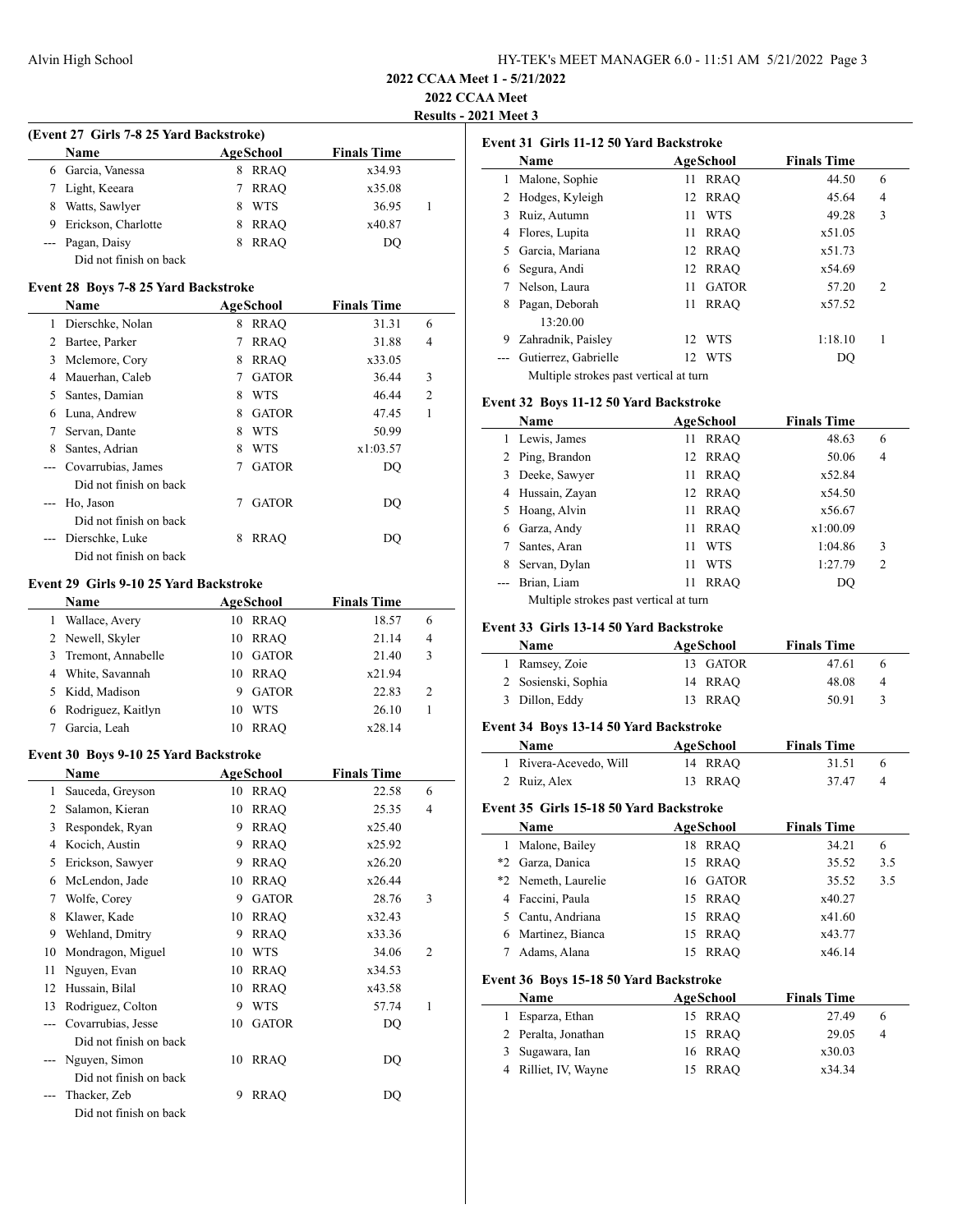| HY-TEK's MEET MANAGER 6.0 - 11:51 AM 5/21/2022 Page 4 |  |
|-------------------------------------------------------|--|
|-------------------------------------------------------|--|

### **2022 CCAA Meet**

# **Results - 2021 Meet 3**

 $\overline{a}$ 

 $\overline{a}$ 

| Event 39 Girls 8 & Under 25 Yard Breaststroke<br><b>Finals Time</b><br>Name<br>AgeSchool |                                                |   |             |       |                |
|------------------------------------------------------------------------------------------|------------------------------------------------|---|-------------|-------|----------------|
| 1                                                                                        | Matula, Henely                                 | 8 | WTS         | 30.02 | 6              |
| 2                                                                                        | Garcia, Vanessa                                | 8 | <b>RRAO</b> | 38.98 | 4              |
| 3                                                                                        | Souers, Mae                                    | 8 | <b>RRAO</b> | 39.38 | 3              |
| 4                                                                                        | Watts, Landry                                  | 8 | <b>WTS</b>  | 44.22 | $\overline{c}$ |
|                                                                                          | Watts, Sawlyer                                 | 8 | <b>WTS</b>  | DO    |                |
|                                                                                          | Hands brought beyond the hipline during stroke |   |             |       |                |
|                                                                                          | Miller, Julia                                  | 6 | RRAO        | DO    |                |
|                                                                                          | Non-simultaneous kick                          |   |             |       |                |
|                                                                                          | Gonzales, Kayleigh                             | 8 | <b>RRAO</b> | DO    |                |
|                                                                                          | Non-simultaneous kick                          |   |             |       |                |
|                                                                                          | Rivera, Victoria                               | 8 | <b>RRAO</b> | DO    |                |
|                                                                                          | Hands brought beyond the hipline during stroke |   |             |       |                |

#### **Event 40 Boys 8 & Under 25 Yard Breaststroke**

|                                                                                                                                                                                                                                                                                                                                                                                                                                                                            | <b>Name</b>      |    | AgeSchool    | <b>Finals Time</b> |   |  |
|----------------------------------------------------------------------------------------------------------------------------------------------------------------------------------------------------------------------------------------------------------------------------------------------------------------------------------------------------------------------------------------------------------------------------------------------------------------------------|------------------|----|--------------|--------------------|---|--|
|                                                                                                                                                                                                                                                                                                                                                                                                                                                                            | Malota, CJ       | 8. | RRAO         | 27.78              | h |  |
| $\frac{1}{2} \left( \frac{1}{2} \right) \left( \frac{1}{2} \right) \left( \frac{1}{2} \right) \left( \frac{1}{2} \right) \left( \frac{1}{2} \right) \left( \frac{1}{2} \right) \left( \frac{1}{2} \right) \left( \frac{1}{2} \right) \left( \frac{1}{2} \right) \left( \frac{1}{2} \right) \left( \frac{1}{2} \right) \left( \frac{1}{2} \right) \left( \frac{1}{2} \right) \left( \frac{1}{2} \right) \left( \frac{1}{2} \right) \left( \frac{1}{2} \right) \left( \frac$ | Malota, Mase     |    | 6 RRAO       | DO                 |   |  |
| Hands brought beyond the hipline during stroke                                                                                                                                                                                                                                                                                                                                                                                                                             |                  |    |              |                    |   |  |
|                                                                                                                                                                                                                                                                                                                                                                                                                                                                            | --- Ho, Jason    |    | <b>GATOR</b> | DO                 |   |  |
|                                                                                                                                                                                                                                                                                                                                                                                                                                                                            | Alternating Kick |    |              |                    |   |  |

#### **Event 41 Girls 9-10 25 Yard Breaststroke**

| <b>Name</b>       | AgeSchool | <b>Finals Time</b> |
|-------------------|-----------|--------------------|
| 1 Flores, Natalia | 10 RRAO   | 27.62<br>$\theta$  |
| 2 Song, Longmei   | 9 RRAO    | 31.90<br>4         |

#### **Event 42 Boys 9-10 25 Yard Breaststroke**

|    | <b>Name</b>                                    |    | AgeSchool | <b>Finals Time</b> |   |  |
|----|------------------------------------------------|----|-----------|--------------------|---|--|
|    | Sauceda, Greyson                               |    | 10 RRAO   | 25.24              | 6 |  |
|    | 2 Souers, Mark                                 |    | 10 RRAO   | 28.02              | 4 |  |
| 3. | Wu, Matthew                                    |    | 10 RRAO   | x29.77             |   |  |
|    | 4 Dierschke, Grayson                           |    | 10 RRAO   | x32.72             |   |  |
|    | --- McLendon, Jade                             | 10 | RRAO      | DO.                |   |  |
|    | Hands brought beyond the hipline during stroke |    |           |                    |   |  |

#### **Event 43 Girls 11-12 50 Yard Breaststroke**

|                                                | Name                                           |     | AgeSchool  | <b>Finals Time</b> |   |
|------------------------------------------------|------------------------------------------------|-----|------------|--------------------|---|
| T.                                             | Hodges, Kyleigh                                |     | 12 RRAO    | 49.54              | 6 |
|                                                | 2 Stuart, Maddie                               | 11  | RRAO       | 54.58              | 4 |
| 3                                              | Malone, Sophie                                 | 11  | RRAO       | x1:04.72           |   |
|                                                | Gutierrez, Gabrielle                           | 12. | <b>WTS</b> | DO                 |   |
|                                                | Hands brought beyond the hipline during stroke |     |            |                    |   |
|                                                | --- Flores, Lupita                             | 11  | RRAO       | DO                 |   |
| Hands brought beyond the hipline during stroke |                                                |     |            |                    |   |
|                                                | Ruiz, Autumn                                   | 11  | <b>WTS</b> | DO)                |   |
|                                                | Hands brought beyond the hipline during stroke |     |            |                    |   |

#### **Event 44 Boys 11-12 50 Yard Breaststroke**

|          | Name                                           |    | AgeSchool   | <b>Finals Time</b> |                |  |
|----------|------------------------------------------------|----|-------------|--------------------|----------------|--|
|          | Myers, Bear                                    |    | 12 RRAO     | 51.13              | 6              |  |
|          | 2 Brian, Liam                                  | 11 | <b>RRAO</b> | 57.32              | $\overline{4}$ |  |
| 3        | Ping, Brandon                                  |    | 12 RRAO     | x1:03.06           |                |  |
| $\cdots$ | Santes, Aran                                   | 11 | WTS         | DO                 |                |  |
|          | Hands brought beyond the hipline during stroke |    |             |                    |                |  |
|          | --- Servan, Dylan                              |    | WTS         | DO                 |                |  |
|          | Hands brought beyond the hipline during stroke |    |             |                    |                |  |

| 1.3333 |                                                |         |    |
|--------|------------------------------------------------|---------|----|
|        | --- Deeke, Sawyer                              | 11 RRAO | DO |
|        | Hands brought beyond the hipline during stroke |         |    |
|        | Shaw, Colten                                   | 11 RRAO | DO |
|        | Hands brought beyond the hipline during stroke |         |    |
|        |                                                |         |    |

# **Event 45 Girls 13-14 50 Yard Breaststroke**

| <b>Name</b>         | AgeSchool  | <b>Finals Time</b> |                |
|---------------------|------------|--------------------|----------------|
| 1 Ping, Micaela     | 14 RRAO    | 40.85              | 6              |
| 2 Taylor, Jordyn    | 14 RRAO    | 43.92              | $\overline{4}$ |
| 3 White, Emmah      | 13 RRAO    | x46.14             |                |
| 4 Miller, Kalei     | 13 RRAO    | x48.26             |                |
| 5 Sosienski, Sophia | RRAO<br>14 | x1:00.52           |                |

#### **Event 46 Boys 13-14 50 Yard Breaststroke**

| Name              | AgeSchool | <b>Finals Time</b> |  |
|-------------------|-----------|--------------------|--|
| 1 Gonzales, Dylan | 13 RRAO   | 36.36<br>$\sigma$  |  |
| 2 Ruiz, Alex      | 13 RRAO   | 44.07<br>4         |  |
| 3 McLendon, Jodi  | 14 RRAO   | x47.84             |  |

### **Event 47 Girls 15-18 50 Yard Breaststroke**

| <b>Name</b>         | AgeSchool | <b>Finals Time</b> |  |
|---------------------|-----------|--------------------|--|
| 1 Light, Ava        | 15 RRAO   | 35.17              |  |
| --- Trevino, Estela | 15 RRAO   | DO                 |  |

# **Event 48 Boys 15-18 50 Yard Breaststroke**

|    | Name                 | AgeSchool   | <b>Finals Time</b> |
|----|----------------------|-------------|--------------------|
| 1. | Goodrich, Dustin     | <b>RRAO</b> | 29.39<br>6         |
|    | 2 Gonzales, Diego    | 15 RRAO     | 32.36<br>4         |
|    | 3 Sugawara, Connor   | 16 RRAO     | x34.04             |
|    | 4 Sauceda, Christian | RRAO<br>15  | x38.65             |
|    | 5 Moreno, Ivan       | 15 RRAO     | x39.85             |
|    | 6 Rilliet, IV, Wayne | 15 RRAO     | x41.13             |
|    | Mody, Nakul          | <b>RRAO</b> | x44.54             |

### **Event 51 Girls 8 & Under 25 Yard Butterfly**

|   | <b>Name</b>              |   | <b>AgeSchool</b> | <b>Finals Time</b> |   |  |
|---|--------------------------|---|------------------|--------------------|---|--|
|   | Watts, Landry            |   | <b>WTS</b>       | 36.47              | 6 |  |
|   | Watts, Sawlyer           |   | <b>WTS</b>       | 40.60              | 4 |  |
| 3 | Morgan, Savannah         | 6 | <b>RRAO</b>      | 48.15              | 3 |  |
|   | --- Erickson, Charlotte  | 8 | <b>RRAO</b>      | DO                 |   |  |
|   | Arms underwater recovery |   |                  |                    |   |  |
|   | Wallace, Riley           |   | RRAO             | DO                 |   |  |
|   | Non-simultaneous arms    |   |                  |                    |   |  |

# **Event 53 Girls 9-10 25 Yard Butterfly**

| Name             | AgeSchool | <b>Finals Time</b> |
|------------------|-----------|--------------------|
| 1 Kocich, Avery  | 10 RRAO   | 18.77<br>h         |
| 2 Wallace, Avery | 10 RRAO   | 18.80<br>4         |
| 3 Newell, Skyler | 10 RRAO   | x20.11             |

# **Event 54 Boys 9-10 25 Yard Butterfly**

| Name                                           | AgeSchool | <b>Finals Time</b> |                |
|------------------------------------------------|-----------|--------------------|----------------|
| 1 Toran, Ezra                                  | 9 RRAO    | 23.78              | 6              |
| 2 Wu, Lawrence                                 | 10 RRAO   | 25.73              | $\overline{4}$ |
| Event 55 Girls 11-12 50 Yard Butterfly<br>Name | AgeSchool | <b>Finals Time</b> |                |

| <b>Name</b>         | AgeSchool | <b>Finals Time</b> |  |
|---------------------|-----------|--------------------|--|
| 1 Blackmon, Abigail | 12 RRAO   | 43.72<br>6         |  |
| 2 Stuart, Maddie    | 11 RRAO   | 44.37<br>4         |  |
| 3 Malone, Sophie    | 11 RRAO   | x49.43             |  |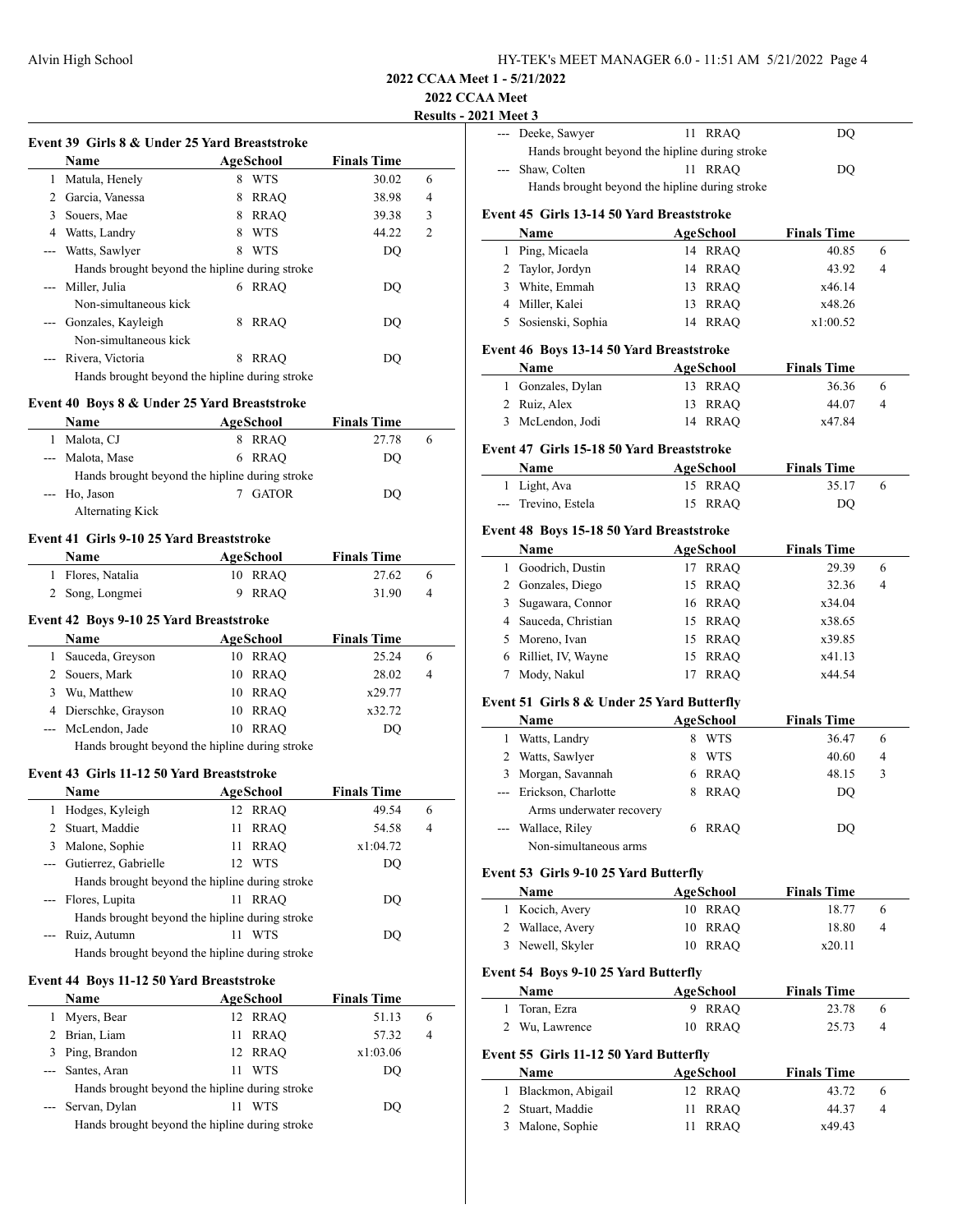| HY-TEK's MEET MANAGER 6.0 - 11:51 AM 5/21/2022 Page 5 |  |  |
|-------------------------------------------------------|--|--|
|-------------------------------------------------------|--|--|

**2022 CCAA Meet**

**Results - 2021 Meet 3**

|                |                                                   |   |                  |                    | results |
|----------------|---------------------------------------------------|---|------------------|--------------------|---------|
|                | (Event 55 Girls 11-12 50 Yard Butterfly)          |   |                  |                    |         |
|                | Name                                              |   | AgeSchool        | <b>Finals Time</b> |         |
|                | 4 Rodriguez, Melanie                              |   | 12 WTS           | 55.21              | 3       |
|                | --- Segura, Andi                                  |   | 12 RRAQ          | DO                 |         |
|                | One hand touch                                    |   |                  |                    |         |
|                | --- Zahradnik, Paisley                            |   | 12 WTS           | DQ                 |         |
|                | Non-simultaneous arms                             |   |                  |                    |         |
|                | Event 56 Boys 11-12 50 Yard Butterfly             |   |                  |                    |         |
|                | Name                                              |   | <b>AgeSchool</b> | <b>Finals Time</b> |         |
|                | 1 Ping, Brandon                                   |   | 12 RRAQ          | 53.20              | 6       |
|                | --- Chapa, Achilles                               |   | 12 RRAO          | X31.72             |         |
|                |                                                   |   |                  |                    |         |
|                | Event 58 Boys 13-14 50 Yard Butterfly             |   |                  |                    |         |
|                | Name                                              |   | AgeSchool        | <b>Finals Time</b> |         |
|                | 1 Rivera-Acevedo, Will                            |   | 14 RRAO          | 26.89              | 6       |
|                | Event 59 Girls 15-18 50 Yard Butterfly            |   |                  |                    |         |
|                | Name                                              |   | <b>AgeSchool</b> | <b>Finals Time</b> |         |
|                | 1 Salamon, Colette                                |   | 15 RRAQ          | 31.72              | 6       |
|                | 2 Garza, Danica                                   |   | 15 RRAQ          | 53.20              | 4       |
|                |                                                   |   |                  |                    |         |
|                | Event 60 Boys 15-18 50 Yard Butterfly             |   |                  |                    |         |
|                | Name                                              |   | <b>AgeSchool</b> | <b>Finals Time</b> |         |
|                | 1 Spurlock, Britt                                 |   | 15 RRAQ          | 26.61              | 6       |
|                | 2 Esparza, Ethan                                  |   | 15 RRAQ          | 28.23              | 4       |
|                | 3 Lidasan, Royce                                  |   | 17 RRAQ          | x32.21             |         |
|                | 4 Mody, Nakul                                     |   | 17 RRAQ          | x38.03             |         |
|                | Event 63 Girls 6 & Under 25 Yard Freestyle        |   |                  |                    |         |
|                | Name                                              |   | AgeSchool        | <b>Finals Time</b> |         |
|                | 1 Miller, Julia                                   |   | 6 RRAQ           | 30.14              | 6       |
|                | 2 Wallace, Riley                                  |   | 6 RRAQ           | 40.31              | 4       |
|                | 3 Morgan, Savannah                                |   | 6 RRAQ           | x42.62             |         |
|                | 4 Young, Ife                                      |   | 6 GATOR          | 42.94              | 3       |
|                | 5 Wisdom, Julia                                   |   | 6 GATOR          | 44.65              | 2       |
|                | 6 Cole, Ryann                                     |   | 6 GATOR          | x1:06.83           |         |
|                |                                                   |   |                  |                    |         |
|                | Event 64 Boys 6 & Under 25 Yard Freestyle<br>Name |   | AgeSchool        | <b>Finals Time</b> |         |
|                | 1 Malota, Mase                                    |   | 6 RRAO           | 37.93              | 6       |
|                | 2 Cole, Wyatt                                     |   | 6 GATOR          | 44.58              | 4       |
|                |                                                   |   |                  |                    |         |
|                | Event 65 Girls 7-8 25 Yard Freestyle              |   |                  |                    |         |
|                | Name                                              |   | <b>AgeSchool</b> | <b>Finals Time</b> |         |
| 1              | Matula, Henely                                    |   | 8 WTS            | 21.91              | 6       |
| $\overline{2}$ | Rivera, Victoria                                  | 8 | <b>RRAQ</b>      | 21.93              | 4       |
| 3              | Souers, Mae                                       | 8 | <b>RRAQ</b>      | 24.36              | 3       |
|                | 4 Watts, Landry                                   | 8 | <b>WTS</b>       | 24.37              | 2       |
| 5              | Wijnja, Chloe                                     | 7 | <b>RRAQ</b>      | x24.41             |         |
| 6              | Pagan, Daisy                                      | 8 | <b>RRAQ</b>      | x24.73             |         |
| 7              | Tremont, Emmy                                     |   | 8 GATOR          | 24.79              | 1       |
| 8              | Sauceda, Sophia                                   |   | 8 RRAQ           | x25.23             |         |
| 9              | Watts, Sawlyer                                    | 8 | <b>WTS</b>       | x27.41             |         |
| 10             | Light, Keeara                                     | 7 | RRAQ             | x28.42             |         |
| 11             | Gonzales, Kayleigh                                | 8 | <b>RRAQ</b>      | x29.03             |         |
| 12             | Sanchez, Emily                                    | 8 | <b>GATOR</b>     | 30.54              |         |
| 13             | Garcia, Vanessa                                   | 8 | <b>RRAQ</b>      | x31.18             |         |
| 14             | Erickson, Charlotte                               | 8 | <b>RRAQ</b>      | x42.65             |         |

| Event 66 Boys 7-8 25 Yard Freestyle |                                               |                 |                           |                    |        |  |
|-------------------------------------|-----------------------------------------------|-----------------|---------------------------|--------------------|--------|--|
|                                     | Name                                          |                 | AgeSchool                 | <b>Finals Time</b> |        |  |
| 1                                   | Malota, CJ                                    |                 | 8 RRAQ                    | 21.34              | 6      |  |
|                                     | 2 Bartee, Parker                              | 7               | <b>RRAQ</b>               | 29.85              | 4      |  |
|                                     | 3 Dierschke, Nolan                            |                 | 8 RRAQ                    | x31.30             |        |  |
|                                     | 4 Mclemore, Cory                              |                 | 8 RRAQ                    | x32.37             |        |  |
|                                     | 5 Mauerhan, Caleb                             |                 | 7 GATOR                   | 33.56              | 3      |  |
|                                     | 6 Dierschke, Luke                             |                 | 8 RRAQ                    | x33.89             |        |  |
| 7                                   | Servan, Dante                                 | 8               | <b>WTS</b>                | 34.54              | 2      |  |
| 8                                   | Luna, Andrew                                  | 8               | <b>GATOR</b>              | 40.86              | 1      |  |
|                                     | 9 Santes, Damian                              |                 | 8 WTS                     | 41.47              |        |  |
|                                     | 10 Santes, Adrian                             | 8               | <b>WTS</b>                | x47.12             |        |  |
| 11                                  | Covarrubias, James                            | $7\phantom{.0}$ | <b>GATOR</b>              | x1:00.25           |        |  |
|                                     |                                               |                 |                           |                    |        |  |
|                                     | Event 67 Girls 9-10 25 Yard Freestyle<br>Name |                 |                           |                    |        |  |
| 1                                   | White, Savannah                               | 10              | AgeSchool                 | <b>Finals Time</b> | 6      |  |
| 2                                   |                                               | 10              | <b>RRAQ</b>               | 17.97              | 4      |  |
|                                     | Rodriguez, Kaitlyn                            |                 | <b>WTS</b>                | 18.02              |        |  |
|                                     | 3 Kidd, Madison                               | 9.              | <b>GATOR</b><br>10 GATOR  | 19.03              | 3      |  |
|                                     | 4 Tremont, Annabelle                          |                 |                           | 20.86              | 2      |  |
|                                     | 5 Flores, Natalia                             |                 | 10 RRAO                   | 21.40              | 1      |  |
|                                     | 6 Garcia, Leah                                |                 | 10 RRAQ                   | x24.15             |        |  |
| 7                                   | Song, Longmei                                 | 9               | <b>RRAQ</b>               | x29.40             |        |  |
| 8                                   | Cuello, Mia                                   | 9               | <b>GATOR</b>              | x31.60             |        |  |
|                                     | Event 68 Boys 9-10 25 Yard Freestyle          |                 |                           |                    |        |  |
|                                     |                                               |                 |                           |                    |        |  |
|                                     | Name                                          | AgeSchool       |                           | <b>Finals Time</b> |        |  |
| 1                                   | Thacker, Zeb                                  |                 | 9 RRAQ                    | 19.19              | 6      |  |
|                                     | 2 Salamon, Kieran                             | 10              | <b>RRAQ</b>               | 20.19              | 4      |  |
|                                     | 3 Wehland, Dmitry                             | 9.              | <b>RRAQ</b>               | x20.28             |        |  |
|                                     | 4 Kocich, Austin                              | 9               | <b>RRAQ</b>               | x20.87             |        |  |
|                                     | 5 Grimes, Waylon                              |                 | 10 GATOR                  | 21.59              | 3      |  |
|                                     | 6 Wu, Matthew                                 |                 | 10 RRAQ                   | x22.55             |        |  |
| 7                                   | Dierschke, Grayson                            |                 | 10 RRAQ                   | x23.01             |        |  |
| 8                                   | Wolfe, Corey                                  | 9               | <b>GATOR</b>              | 24.08              | 2      |  |
| 9                                   | Erickson, Sawyer                              |                 | 9 RRAQ                    | x25.43             |        |  |
| 10                                  | Nguyen, Evan                                  | 10              | <b>RRAQ</b>               | x26.41             |        |  |
| 11                                  | Rodriguez, Colton                             | 9               | <b>WTS</b>                | 27.97              | 1      |  |
| 12                                  | Respondek, Ryan                               | 9.              | <b>RRAQ</b>               | x28.36             |        |  |
|                                     | 13 Klawer, Kade                               | 10              | <b>RRAO</b>               | x29.56             |        |  |
| 14                                  | Nguyen, Simon                                 | 10              | <b>RRAQ</b>               | x30.76             |        |  |
| 15                                  | Covarrubias, Jesse                            | 10              | <b>GATOR</b>              | x36.43             |        |  |
| 16                                  | Mondragon, Miguel                             | 10              | <b>WTS</b>                | 36.56              |        |  |
| 17                                  | Hussain, Bilal                                | 10              | <b>RRAQ</b>               | x42.66             |        |  |
| 18                                  | Johnston, Trace                               | 9               | <b>GATOR</b>              | x44.05             |        |  |
| 19                                  | Young, IsaiYay                                | 9               | <b>GATOR</b>              | x51.62             |        |  |
|                                     |                                               |                 |                           |                    |        |  |
|                                     | Event 69 Girls 11-12 50 Yard Freestyle        |                 |                           |                    |        |  |
|                                     | Name                                          |                 | <b>AgeSchool</b>          | <b>Finals Time</b> |        |  |
| 1<br>$\overline{2}$                 | Rodriguez, Melanie<br>Hodges, Kyleigh         | 12<br>12        | <b>WTS</b><br><b>RRAQ</b> | 40.54<br>40.79     | 6<br>4 |  |

| 1 Rodriguez, Melanie |    | 12 WTS       | 40.54   | 6             |  |
|----------------------|----|--------------|---------|---------------|--|
| 2 Hodges, Kyleigh    |    | 12 RRAO      | 40.79   | 4             |  |
| 3 Pagan, Deborah     | 11 | <b>RRAO</b>  | 44.22   | 3             |  |
| 4 Garcia, Mariana    |    | 12 RRAO      | x45.25  |               |  |
| 5 Flores, Lupita     | 11 | <b>RRAO</b>  | x48.88  |               |  |
| 6 Segura, Andi       |    | 12 RRAO      | x49.04  |               |  |
| Nelson, Laura        | 11 | <b>GATOR</b> | 50.21   | $\mathcal{L}$ |  |
| Gutierrez, Gabrielle |    | WTS          | 1:01.39 |               |  |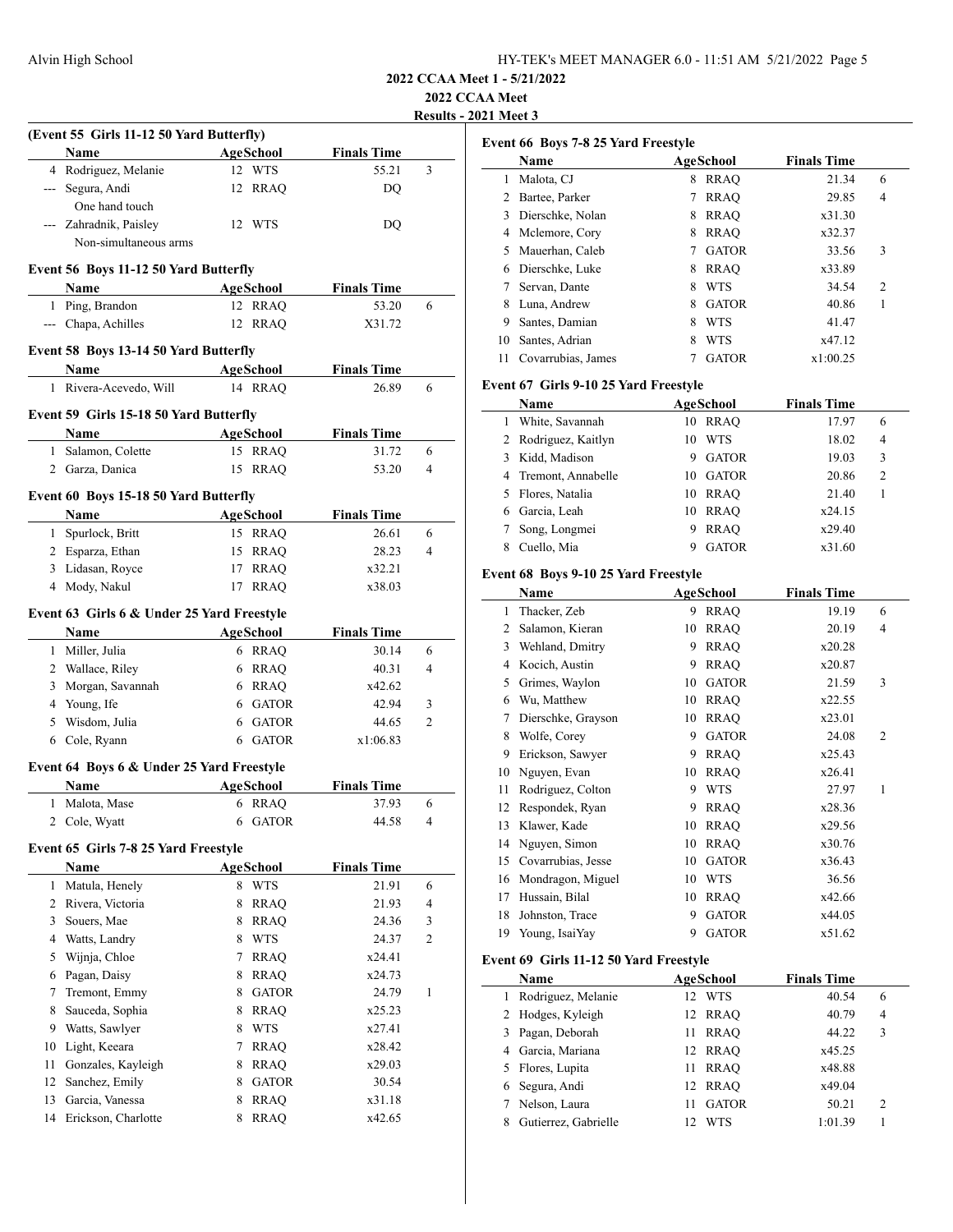# **2022 CCAA Meet**

# **Results - 2021 Meet 3**

|    | (Event 69 Girls 11-12 50 Yard Freestyle) |         |                             |                    | <b>Results -</b> |
|----|------------------------------------------|---------|-----------------------------|--------------------|------------------|
|    | Name                                     |         | AgeSchool                   | <b>Finals Time</b> |                  |
| 9. | Zahradnik, Paisley                       |         | 12 WTS                      | x1:02.23           |                  |
|    |                                          |         |                             |                    |                  |
|    | Event 70 Boys 11-12 50 Yard Freestyle    |         |                             |                    |                  |
|    | Name                                     |         | <b>AgeSchool</b>            | <b>Finals Time</b> |                  |
|    | 1 Lewis, James                           |         | 11<br><b>RRAQ</b>           | 39.49              | 6                |
|    | 2 Geiling, Jeremy                        |         | 11<br><b>GATOR</b>          | 42.60              | 4                |
|    | 3 Shaw, Colten                           |         | 11<br><b>RRAQ</b>           | 45.04              | 3                |
|    | 4 Santes, Aran                           |         | 11 WTS                      | 47.02              | 2                |
|    | 5 Garza, Andy                            |         | 11 RRAQ                     | x47.53             |                  |
|    | 6 Hoang, Alvin                           |         | 11 RRAQ                     | x51.41             |                  |
|    | 7 Hussain, Zayan                         |         | 12 RRAQ                     | x51.70             |                  |
|    | 8 Brian, Liam                            |         | 11 RRAQ                     | x53.15             |                  |
|    | 9 Deeke, Sawyer                          |         | <b>RRAQ</b><br>11           | x53.77             |                  |
|    | 10 Servan, Dylan                         |         | <b>WTS</b><br>11            | 1:14.54            | 1                |
|    | Event 71 Girls 13-14 50 Yard Freestyle   |         |                             |                    |                  |
|    | Name                                     |         | AgeSchool                   | <b>Finals Time</b> |                  |
|    | 1 Ping, Micaela                          |         | 14 RRAQ                     | 30.60              | 6                |
|    | 2 White, Emmah                           |         | 13 RRAQ                     | 38.35              | 4                |
|    | 3 Sosienski, Sophia                      |         | 14 RRAQ                     | x41.19             |                  |
|    | 4 Ramsey, Zoie                           |         | GATOR<br>13                 | 41.89              | 3                |
| 5  | Dillon, Eddy                             |         | <b>RRAQ</b><br>13           | x53.27             |                  |
|    |                                          |         |                             |                    |                  |
|    | Event 72 Boys 13-14 50 Yard Freestyle    |         |                             |                    |                  |
|    | Name                                     |         | AgeSchool                   | <b>Finals Time</b> |                  |
|    | 1 Ruiz, Alex                             |         | 13 RRAQ                     | 31.33              | 6                |
|    | 2 Pagan, Deren                           |         | <b>RRAQ</b><br>13           | 38.98              | 4                |
|    | Event 73 Girls 15-18 50 Yard Freestyle   |         |                             |                    |                  |
|    | Name                                     |         | AgeSchool                   | <b>Finals Time</b> |                  |
|    | 1 Light, Ava                             |         | 15 RRAQ                     | 28.16              | 6                |
|    | 2 Malone, Bailey                         |         | 18 RRAQ                     | 28.42              | 4                |
|    | 3 Nemeth, Laurelie                       |         | 16 GATOR                    | 29.63              | 3                |
|    | 4 Cantu, Andriana                        |         | 15 RRAO                     | x32.25             |                  |
|    | 5 Adams, Alana                           |         | 15<br><b>RRAO</b>           | x33.66             |                  |
|    | 6 Martinez, Bianca                       |         | <b>RRAQ</b><br>15           | x38.03             |                  |
|    | Event 74 Boys 15-18 50 Yard Freestyle    |         |                             |                    |                  |
|    |                                          |         |                             | <b>Finals Time</b> |                  |
| 1  | <b>Name</b><br>Spurlock, Britt           |         | <b>AgeSchool</b><br>15 RRAQ | 24.12              | 6                |
|    | 2 Esparza, Ethan                         |         | 15 RRAQ                     | 24.43              | 4                |
|    | 3 Sugawara, Connor                       |         | 16 RRAQ                     | x25.64             |                  |
|    |                                          |         |                             |                    |                  |
|    | 4 Sugawara, Ian                          |         | 16 RRAQ                     | x26.58             |                  |
|    | 5 Rilliet, IV, Wayne                     |         | <b>RRAQ</b><br>15           | x28.69             |                  |
| 6  | Mody, Nakul                              |         | <b>RRAQ</b><br>17           | x30.85             |                  |
|    | Event 79 Girls 9-10 100 Yard IM          |         |                             |                    |                  |
|    | Name                                     |         | AgeSchool                   | <b>Finals Time</b> |                  |
| 1  | Wallace, Avery                           |         | 10 RRAO                     | 1:36.78            | 6                |
|    | 43.64                                    | 53.14   |                             |                    |                  |
|    | 2 Newell, Skyler                         |         | <b>RRAQ</b><br>10           | 1:46.33            | 4                |
|    | 49.12                                    | 57.21   |                             |                    |                  |
|    | Event 80 Boys 9-10 100 Yard IM           |         |                             |                    |                  |
|    | Name                                     |         | AgeSchool                   | <b>Finals Time</b> |                  |
|    | 1 Wu, Lawrence                           |         | 10 RRAQ                     | 1:54.38            | 6                |
|    | 51.71                                    | 1:02.67 |                             |                    |                  |
|    |                                          |         |                             |                    |                  |

|                     | е власт с               |         |         |    |  |
|---------------------|-------------------------|---------|---------|----|--|
| $---$               | Toran, Ezra             |         | 9 RRAO  | DO |  |
|                     | One hand touch - breast |         |         |    |  |
|                     | 51.84                   | 55.61   |         |    |  |
| $\qquad \qquad - -$ | Souers, Mark            |         | 10 RRAO | DO |  |
|                     | Alternating Kick - fly  |         |         |    |  |
|                     | 59.52                   | 1:04.11 |         |    |  |

# **Event 81 Girls 11-12 100 Yard IM**

| Name                  |         |    | AgeSchool  | <b>Finals Time</b> |   |
|-----------------------|---------|----|------------|--------------------|---|
| Stuart, Maddie        |         | 11 | RRAO       | 1:42.03            | 6 |
| 47.48                 | 54.55   |    |            |                    |   |
| 2 Ruiz, Autumn        |         | 11 | <b>WTS</b> | 2:16.99            | 4 |
| 1:02.67               | 1:14.32 |    |            |                    |   |
| --- Blackmon, Abigail |         |    | 12 RRAO    | DO                 |   |
| One hand touch - fly  |         |    |            |                    |   |
| 44.14                 | 50.16   |    |            |                    |   |

# **Event 82 Boys 11-12 100 Yard IM**

|                   | <b>Name</b>         |       | AgeSchool  | <b>Finals Time</b> |   |
|-------------------|---------------------|-------|------------|--------------------|---|
| Myers, Bear<br>1. |                     |       | 12 RRAO    | 1:46.64            | 6 |
|                   | 51.15               | 55.49 |            |                    |   |
|                   | 2 Lewis, James      |       | RRAO<br>11 | 1:55.44            | 4 |
|                   | 55.96               | 59.48 |            |                    |   |
|                   | --- Chapa, Achilles |       | 12 RRAO    | X1:15.65           |   |
|                   | 34.23               | 41.42 |            |                    |   |

#### **Event 83 Girls 13-14 100 Yard IM**

| <b>Name</b>      |       | AgeSchool   | <b>Finals Time</b> |   |
|------------------|-------|-------------|--------------------|---|
| Miller, Kalei    |       | RRAO<br>13. | 1:27.49            |   |
| 40.22            | 47.27 |             |                    |   |
| 2 Taylor, Jordyn |       | 14 RRAO     | 1:34.60            | 4 |
| 41.95            | 52.65 |             |                    |   |

# **Event 84 Boys 13-14 100 Yard IM**

| <b>Name</b>       | AgeSchool | <b>Finals Time</b> |  |
|-------------------|-----------|--------------------|--|
| 1 Gonzales, Dylan | 13 RRAO   | 1:15.49            |  |

#### **Event 85 Girls 15-18 100 Yard IM**

| <b>Name</b> |                    | AgeSchool | <b>Finals Time</b> |          |   |  |
|-------------|--------------------|-----------|--------------------|----------|---|--|
|             | Light, Ava         |           | 15 RRAO            | 1:13.37  | 6 |  |
|             | 33.98              | 39.39     |                    |          |   |  |
|             | 2 Salamon, Colette |           | 15 RRAO            | 1:18.05  | 4 |  |
|             | 34.75              | 43.30     |                    |          |   |  |
|             | 3 Martinez, Bianca |           | 15 RRAO            | x1:34.89 |   |  |
|             | 43.87              | 51.02     |                    |          |   |  |

# **Event 86 Boys 15-18 100 Yard IM**

| Name                  |       | <b>AgeSchool</b>  | <b>Finals Time</b> |                |  |
|-----------------------|-------|-------------------|--------------------|----------------|--|
| Goodrich, Dustin      |       | <b>RRAO</b><br>17 | 58.83              | 6              |  |
| 28.27                 | 30.56 |                   |                    |                |  |
| 2 Peralta, Jonathan   |       | <b>RRAO</b><br>15 | 1:01.12            | $\overline{4}$ |  |
| 27.35                 | 33.77 |                   |                    |                |  |
| Spurlock, Britt<br>3. |       | <b>RRAO</b><br>15 | x1:06.60           |                |  |
| 30.77                 | 35.83 |                   |                    |                |  |
| Gonzales, Diego<br>4  |       | <b>RRAO</b><br>15 | x1:08.69           |                |  |
| 32.47                 | 36.22 |                   |                    |                |  |
| Sugawara, Ian<br>5    |       | <b>RRAO</b><br>16 | x1:09.07           |                |  |
| 30.49                 | 38.58 |                   |                    |                |  |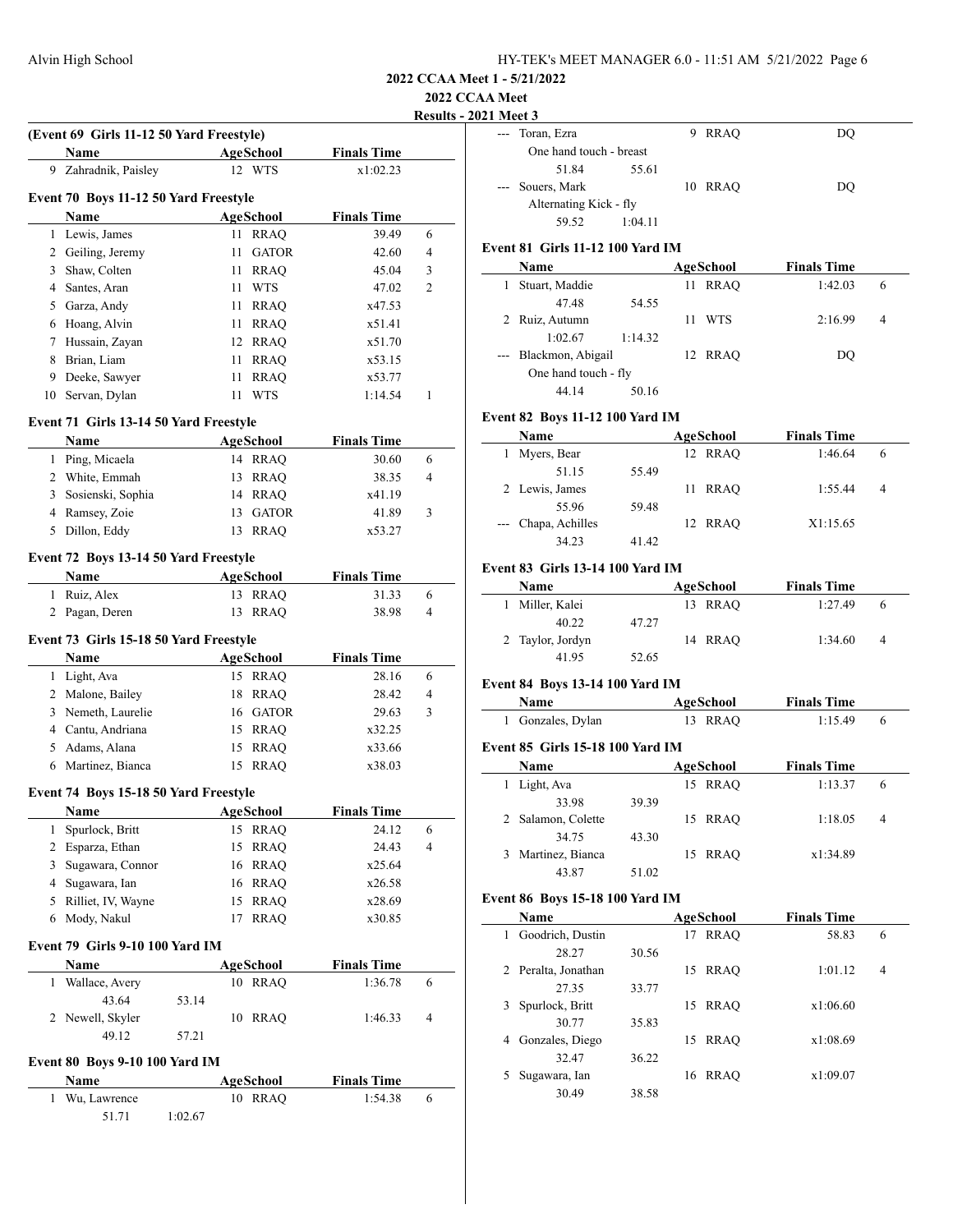# **2022 CCAA Meet Results - 2021 Meet 3**

 $\frac{1}{2}$ 

 $\overline{\phantom{a}}$ 

 $\overline{\phantom{a}}$ 

 $\overline{\phantom{a}}$ 

 $\overline{\phantom{a}}$ 

| (Event 86 Boys 15-18 100 Yard IM) |                    |       |    |           |                    |  |  |
|-----------------------------------|--------------------|-------|----|-----------|--------------------|--|--|
|                                   | <b>Name</b>        |       |    | AgeSchool | <b>Finals Time</b> |  |  |
| 6                                 | Sauceda, Christian |       | 15 | RRAO      | x1:14.60           |  |  |
|                                   | 35.40              | 39.20 |    |           |                    |  |  |
|                                   | Moreno, Ivan       |       | 15 | RRAO      | x1:15.02           |  |  |
|                                   | 33.25              | 41.77 |    |           |                    |  |  |
| 8                                 | Lidasan, Royce     |       | 17 | RRAO      | x1:18.75           |  |  |
|                                   | 34.32              | 44.43 |    |           |                    |  |  |

#### **Event 89 Girls 9-10 100 Yard Freestyle**

| Name                 |       |    | AgeSchool | <b>Finals Time</b> |   |  |
|----------------------|-------|----|-----------|--------------------|---|--|
| White, Savannah      |       | 10 | RRAO      | 1:28.60            | 6 |  |
| 41.01                | 47.59 |    |           |                    |   |  |
| 2 Rodriguez, Kaitlyn |       | 10 | WTS       | 1:30.71            | 4 |  |
| 42.06                | 48.65 |    |           |                    |   |  |
| 3 Kocich, Avery      |       | 10 | RRAO      | 1:32.16            | 3 |  |
| 43.31                | 48.85 |    |           |                    |   |  |

#### **Event 90 Boys 9-10 100 Yard Freestyle**

| <b>Name</b>      |       | AgeSchool        | <b>Finals Time</b> |   |
|------------------|-------|------------------|--------------------|---|
| Sauceda, Greyson |       | RRAO<br>10       | 1:27.64            | 6 |
| 37.83            | 49.81 |                  |                    |   |
| Toran, Ezra      |       | <b>RRAO</b><br>9 | 1:28.72            | 4 |
| 42.76            | 45.96 |                  |                    |   |
| Wu, Lawrence     |       | RRAO<br>10       | x1:38.00           |   |
| 47.28            | 50.72 |                  |                    |   |
| Grimes, Waylon   |       | <b>GATOR</b>     | 1:51.16            | 3 |

#### **Event 94 Boys 13-14 200 Yard Freestyle**

| <b>Name</b>            |       | AgeSchool | <b>Finals Time</b> |  |
|------------------------|-------|-----------|--------------------|--|
| 1 Rivera-Acevedo, Will |       | 14 RRAO   | 2:10.71            |  |
| 28.43                  | 32.75 | 35.67     | 33.86              |  |

#### **Event 95 Girls 15-18 200 Yard Freestyle**

| <b>Name</b>     |       | AgeSchool |       | <b>Finals Time</b> |   |  |
|-----------------|-------|-----------|-------|--------------------|---|--|
| Faccini, Paula  |       | 15 RRAO   |       | 2:32.22            |   |  |
| 33.94           | 39.97 | 41.51     | 36.80 |                    |   |  |
| 2 Garza, Danica |       | 15 RRAO   |       | 2:32.71            | 4 |  |
| 33.47           | 40.22 | 42.47     | 36.55 |                    |   |  |

#### **Event 96 Boys 15-18 200 Yard Freestyle**

| <b>Name</b>        |       | AgeSchool | <b>Finals Time</b> |  |
|--------------------|-------|-----------|--------------------|--|
| 1 Goodrich, Dustin |       | 17 RRAO   | 2:13.89            |  |
| 28.81              | 33.58 | 37.15     | 34.35              |  |

# **Event 99 Girls 8 & Under 100 Yard Freestyle Relay**

| Team                | Relay              | <b>Finals Time</b>    |   |
|---------------------|--------------------|-----------------------|---|
| <b>RRAO</b>         | А                  | 1:38.56               | 8 |
| 1) Wijnja, Chloe 7  |                    | 2) Sauceda, Sophia 8  |   |
| 3) Souers, Mae 8    |                    | 4) Rivera, Victoria 8 |   |
| 40.97<br>57.59      |                    |                       |   |
| <b>GATOR</b>        | А                  | 2:30.39               | 4 |
| $1)$ Young, Ife $6$ |                    | 2) Sanchez, Emily 8   |   |
| 3) Tremont, Emmy 8  | 4) Wisdom, Julia 6 |                       |   |
| 1:25.86<br>1:04.53  |                    |                       |   |

| г імест э                 |         |                     |    |
|---------------------------|---------|---------------------|----|
| --- RRAO                  |         | в                   | DO |
| Early take-off swimmer #4 |         |                     |    |
| 1) Miller, Julia 6        |         | 2) Light, Keeara 7  |    |
| 3) Morgan, Savannah 6     |         | 4) Wallace, Riley 6 |    |
| 1:01.25                   | 1:09.45 |                     |    |

### **Event 100 Boys 8 & Under 100 Yard Freestyle Relay**

| Team                |                       | Relay           | <b>Finals Time</b>   |  |
|---------------------|-----------------------|-----------------|----------------------|--|
| RRAO                |                       |                 | 1:45.08              |  |
| 1) Bartee, Parker 7 |                       |                 | 2) Dierschke, Luke 8 |  |
|                     | 3) Dierschke, Nolan 8 | 4) Malota, CJ 8 |                      |  |
| 1:01.61             | 43.47                 |                 |                      |  |

#### **Event 101 Girls 9-10 100 Yard Freestyle Relay**

| Team                  |       | Relay               | <b>Finals Time</b>   |   |
|-----------------------|-------|---------------------|----------------------|---|
| <b>RRAO</b>           |       | A                   | 1:16.09              | 8 |
| 1) White, Savannah 10 |       |                     | 2) Newell, Skyler 10 |   |
| 3) Garza, Marisa 10   |       |                     | 4) Wallace, Avery 10 |   |
| 37.22                 | 38.87 |                     |                      |   |
| RRAO                  |       | B                   | x1:32.96             |   |
| 1) Garcia, Leah 10    |       | 2) Song, Longmei 9  |                      |   |
| 3) Flores, Natalia 10 |       | 4) Kocich, Avery 10 |                      |   |
| 53.40                 | 39.56 |                     |                      |   |

#### **Event 102 Boys 9-10 100 Yard Freestyle Relay**

|   | Team                     | Relav             | <b>Finals Time</b>     |   |
|---|--------------------------|-------------------|------------------------|---|
| 1 | <b>RRAO</b>              | A                 | 1:17.88                | 8 |
|   | 1) Souers, Mark 10       |                   | 2) Wu, Lawrence 10     |   |
|   | 3) Toran, Ezra 9         |                   | 4) Sauceda, Greyson 10 |   |
|   | 41.25<br>36.63           |                   |                        |   |
|   | 2 RRAO                   | B                 | x1:37.31               |   |
|   | 1) Wu, Matthew 10        |                   | 2) Nguyen, Simon 10    |   |
|   | 3) Dierschke, Grayson 10 |                   | 4) Salamon, Kieran 10  |   |
|   | 50.65<br>46.66           |                   |                        |   |
| 3 | <b>GATOR</b>             | A                 | 2:12.57                | 4 |
|   | 1) Covarrubias, Jesse 10 |                   | 2) Grimes, Waylon 10   |   |
|   | 3) Johnston, Trace 9     | 4) Wolfe, Corey 9 |                        |   |
|   | 1:15.37<br>57.20         |                   |                        |   |

#### **Event 103 Girls 11-12 200 Yard Freestyle Relay**

| Team                  | Relav                | <b>Finals Time</b>      |  |
|-----------------------|----------------------|-------------------------|--|
| RRAO                  |                      | 2:33.77                 |  |
| 1) Stuart, Maddie 11  | 2) Malone, Sophie 11 |                         |  |
| 3) Hodges, Kyleigh 12 |                      | 4) Blackmon, Abigail 12 |  |

# **Event 104 Boys 11-12 200 Yard Freestyle Relay**

| Team               | Relav               | <b>Finals Time</b> |  |
|--------------------|---------------------|--------------------|--|
| RRAO               |                     | 2:52.26            |  |
| 1) Shaw, Colten 11 | 2) Lewis, James 11  |                    |  |
| 3) Myers, Bear 12  | 4) Ping, Brandon 12 |                    |  |

### **Event 105 Girls 13-14 200 Yard Freestyle Relay**

| Team                 | Relav               | <b>Finals Time</b> |  |
|----------------------|---------------------|--------------------|--|
| RRAO                 |                     | 2:20.70            |  |
| 1) Taylor, Jordyn 14 | 2) White, Emmah 13  |                    |  |
| 3) Miller, Kalei 13  | 4) Ping, Micaela 14 |                    |  |